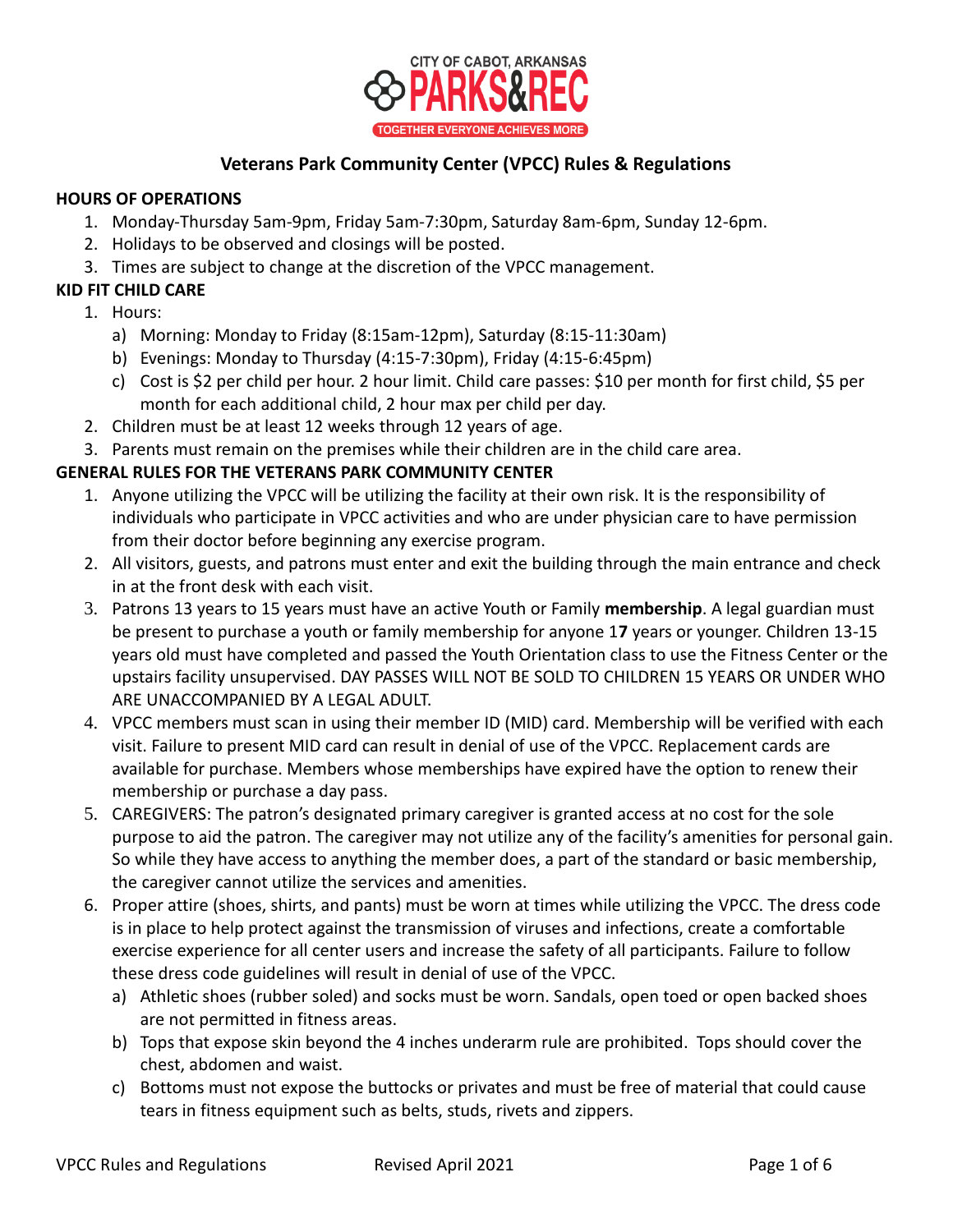- d) Staff may use their discretion on this policy.
- 7. Members and guests 16 years and older have full access to VPCC.
- 8. Children 15 years and younger have various restrictions. It is the responsibility of each visitor, guest, or patron to familiarize themselves with these restrictions. Restrictions are located in membership section of this document. The restrictions apply to non-members as well. Read #3 under General Rules.
- 9. Food, snacks, and beverages are prohibited throughout the facility during normal VPCC day to day operations except in the lobby area. Non-flavored water and special events are the only exceptions.
- 10. Other than audio provided by VPCC, no audio equipment may be used unless with headphones.
- 11. Pets are not allowed inside the VPCC. Service animals are welcome.
- 12. The entire VPCC campus is tobacco, drug, and alcohol free.
- 13. Cabot Parks and Recreation or VPCC are not responsible for lost or stolen items. Members and guest have the option to secure valuables in a locker. Lockers may be checked out at the front desk. All articles must be removed from lockers at the end of each workout session. The VPCC has a lost and found area, items are kept for two weeks.
- 14. Towels are provided to patrons for their use during their exercise sessions. Towels are limited to one towel per customer per visit. Towels must remain onsite at VPCC. Patrons must bring their own swim and shower towels.
- 15. VPCC patrons are asked to observe proper hygiene and avoid using the center when sick. Patrons are asked to refrain from wearing perfume or cologne to protect our other patrons who have asthma and other illnesses.
- 16. Any patron who willfully or neglectfully causes damage shall pay for damage to the VPCC property. Willfully striking facility walls will result in immediate play termination. Patrons are responsible for damage incurred by dependent children.
- 17. Disrupting or interfering with the workout of another patron is prohibited. Patrons must respect the right of others by using courteous and appropriate behavior. Inappropriate behaviors includes boisterous, riotous, threatening, indecent conduct, abusive or obscene language. Any misconduct, abuse of equipment, facility or personnel will not be tolerated. Membership and fees will be forfeited at management's discretion.
- 18. In accordance with Arkansas state law, the VPCC and all property owned and operated by the City of Cabot Parks & Recreation department are smoke free. Smoking, including the use of e-cigarettes or vapor devices, is strictly prohibited VPCC premises. Any person who is convicted of a violation of this law may be punished by a fine. Additionally, members and guests who fail to comply with this policy are subject to disciplinary actions.
- 19. The community center will use the following procedure to address violations of the community center rule, policy, or regulation.
	- a) 1<sup>st</sup> offense Verbal Warning, privileges may be revoked.
	- b) 2<sup>nd</sup> offense Written Warning, privileges may be revoked.
	- c) 3<sup>rd</sup> Offense Privileges revoked for one year.
	- d) Fighting is an automatic one (1) week suspension. Multiple offenses will result in permanent suspension.
- 20. These rules and policies are subject to change at the discretion of management. The VPCC reserves the right to refuse or revoke membership or services to a member or non-member for any reason including falsification of membership information.

## **MEMBERSHIPS**

- 1. Members must adhere to and follow all VPCC rules and regulations. Members agree to the membership agreement and additional terms as set forth by VPCC Management.
- 2. Membership fees are subject to change. Members will be appropriately notified of such changes.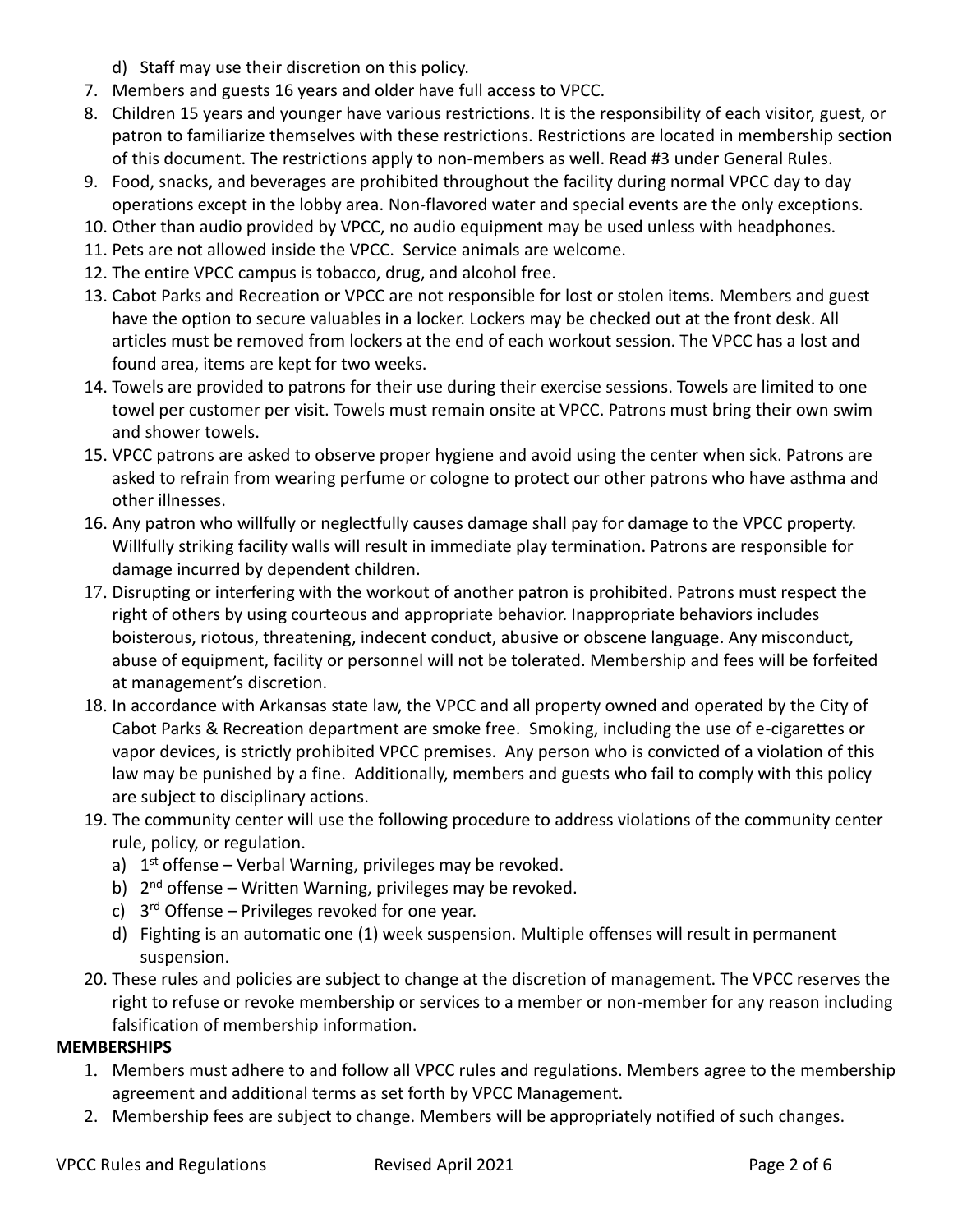- 3. Membership Categories:
	- a) Youth Membership, Ages 5-17.
	- b) Adult Membership, Ages 18-59. Applicable only to the named adult. Spouses or children of members holding an adult membership are entitled to the rights and privileges of the adult membership.
	- c) Married Couple. Legally married couples only. Proof of marriage may be requested. An adult (1) and a child (1) may share a married couple. Proof of legal guardianship may be requested.
	- d) Senior Membership, Ages 60+. Senior memberships are available to members aged 60 and older.
	- e) Senior Couple. A senior couple is defined as an individual and spouse, who are legally married, one of which is 60 years or older. Proof of marriage may be requested.
	- f) Immediate Family. Family memberships are defined as any legally married couple or single-parent and their dependent children up to 18 years. Dependents 18 years to 23years must currently be enrolled in college. Roommates, adult siblings, or live-in relatives are not eligible for family membership. Proof of legal guardianship or college enrollment may be requested.
		- Children 15 years and younger have limited use of the facility. Children 15 years and younger must be accompanied by a parent or responsible person 18 years or older at all times. Failure to abide with policy will result in termination of privileges.
		- Dependent Children, Ages 5-15. The equipment and facility comprising the VPCC are simply not designed for children under the age of 15. Children of the age group must be accompanied by an adult at all times. Children may not sit in the hallway while a parent plays basketball, or exercises in the weight room, or is participating in a fitness class. Children may not be upstairs without adult supervision.
		- Dependent Children, Ages 13-15. Juniors 13 to 15 years of age holding a membership shall be able to use VPCC on a limited basis. Juniors 13 to 15 may use the fitness center only **after** taking and passing the youth fitness orientation class provided by VPCC trainers. These members must present their membership cards with the indicator that states they have passed the fitness orientation class to utilize the weight room on their own. *Members 11-13yrs who have previously taken the fitness orientation and passed the class will not lose their privileges. The fitness orientation class will only be offered to members 13-15yrs starting October 1st, 2019.*
- 4. Proof of legal guardianship must be presented at time of application for any minor child not included as immediate family. Legal proof of marriage may be requested with married or family memberships.
- 5. Members shall give written notice to the VPCC of any changes to personal information.
- 6. Downgrading a membership is not allowed during the contracted time. Once a membership expires, a member may choose a different membership package.
- 7. Legitimate verification of the circumstances and cancellation must be present in writing if an individual is unable to continue their membership by reason of death, medical disability, or residence is permanently relocated outside of our service area. All membership packages are subject to \$25.00 service in the case of a refund.
- 8. To properly terminate a membership, the member is required to submit the request in writing and bring account balance to zero. Advance written notice is required. All accounts not paid in full within 30 days of the date billed will be subject to cancellation, service fee, and remaining balance.
- 9. The VPCC reserves the right to refuse or revoke membership or services.

## **DAY PASSES/PUNCH CARDS**

- 1. Day passes, child care cards, or punch cards are non-refundable.
- 2. Day Pass Cost: 15 years and under  $=$  \$3, 16 years and over  $=$  \$5
- 3. Guests 16 years and over must show picture ID, pay fee, and check-in to use facility.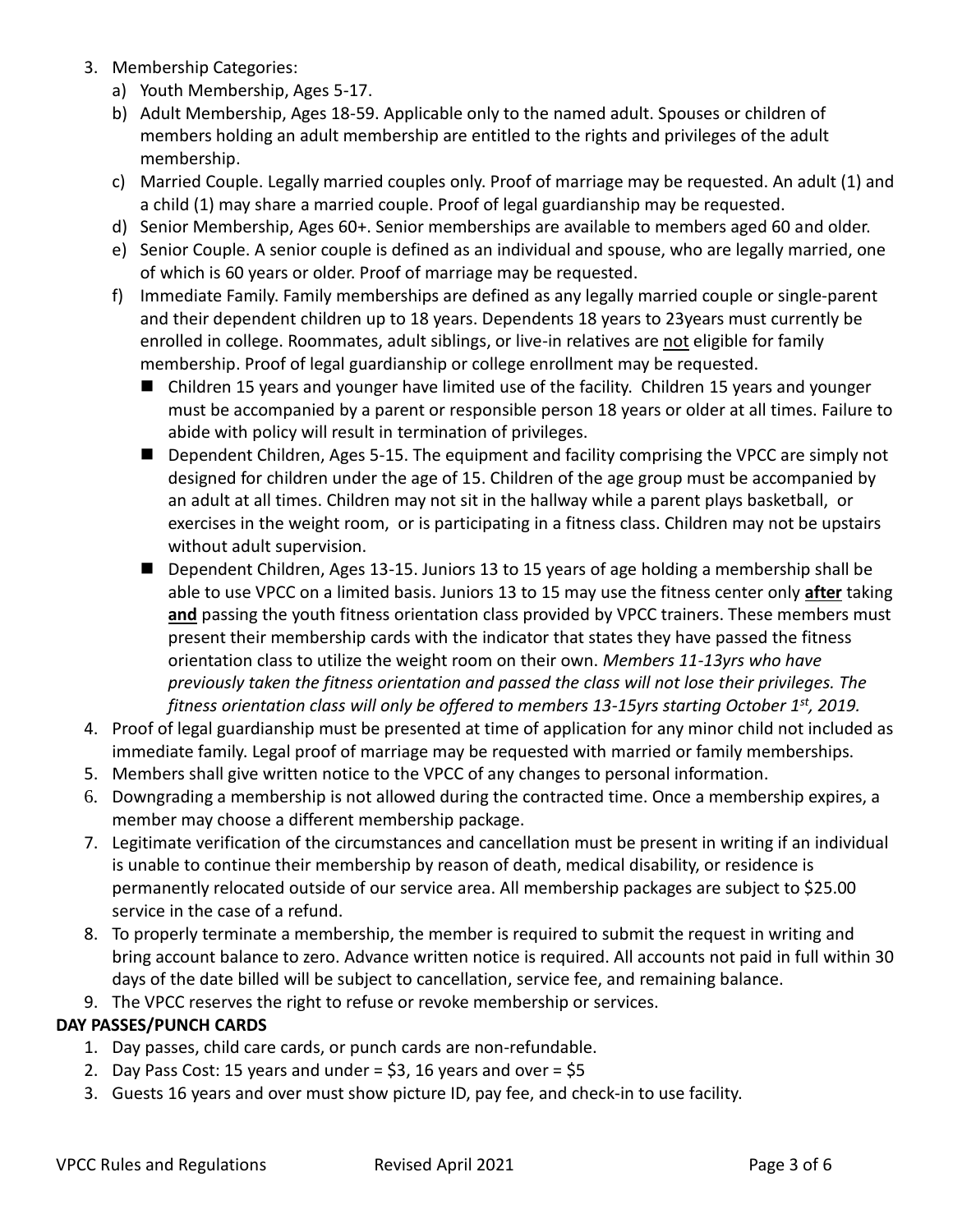- 4. DAY PASSES WILL NOT BE SOLD TO CHILDREN 15 YEARS OR UNDER WHO ARE UNACCOMPANIED BY A LEGAL ADULT.
- 5. Non-members are subject to all general rules and the entirety of the VPCC policy.
- 6. Anyone caught trying to avoid "pay to play" during open gym will be required to leave the gym immediately.

## **FITNESS CENTER (WEIGHT ROOM)**

- 1. Patrons must be at least 16 years of age to use the Fitness Center without supervision.
- 2. Children ages 15 and under MUST have constant and direct supervision by a guardian. Legal guardian and child must alternate use of equipment. Guardian must be 18 years or older.
- 3. Children 13 to 15 may use the fitness center unsupervised only after taking and passing the youth fitness orientation class provided by VPCC trainers.
- 4. Food and drink are prohibited in the Fitness Center, water is the only exception.
- 5. Patrons should wipe down all cardio, strength and other weight-room equipment after each use. Disinfection wipes are provided and available for use.
- 6. Use of cardio equipment is limited to 30 minutes during peak hours or while other are waiting.
- 7. Compliance with free weights includes the following:
	- a) Chalk is not permitted.
	- b) Allow others to work in-between sets.
	- c) Return weight and dumbbells to rack.
	- d) Weights should not be leaned against the wall, mirrors, benches, or other equipment.
	- e) Weight or dumbbells should not be dropped or slammed on the floor or benches.
	- f) Collars should always be used to secure free weights.
	- g) Patrons should seek assistance for all spotting needs.
- 8. The VPCC PROHIBITS personal trainers from accompanying patrons. (Non-Cabot Parks and Recreation employees)
- 9. Report any personal injury or damaged or malfunctioning equipment to the center staff.

### **RACQUETBALL**

- 1. The racquetball court is available to both members and non-members. Non-members must pay day pass fee.
- 2. Court reservations must be made 24 hours in advance. Reservations are made at the top of each hour. Please call front desk to make the reservation.

### **GYM/COURTS**

- 1. VPCC is not responsible for lost or stolen items.
- 2. No food, drinks, or snacks permitted in the gym during open play. Water only.
- 3. Children 15 & under must be supervised by a responsible person 18yrs & older.
- 4. Shirts, pants, and shoes must be worn at all times.
- 5. Profanity, stealing, vandalism or any criminal act including physical or verbal abuse to patrons or staff will not be tolerated and may result in expulsion from VPCC or loss of membership privileges. Criminal charges may be pursued.
- 6. Dunking or hanging from rim or net is not permitted. Do not raise or lower goals.
- 7. Street shoes are prohibited on the playing surface.
- 8. Do not throw or bounce balls against walls.
- 9. Taunting players, coaches, officials or other individuals will not be tolerated.
	- a) Program SPECTATORS please remember:
		- $\blacksquare$  These are kids.
		- This is their game.
		- Coaches and officials are human.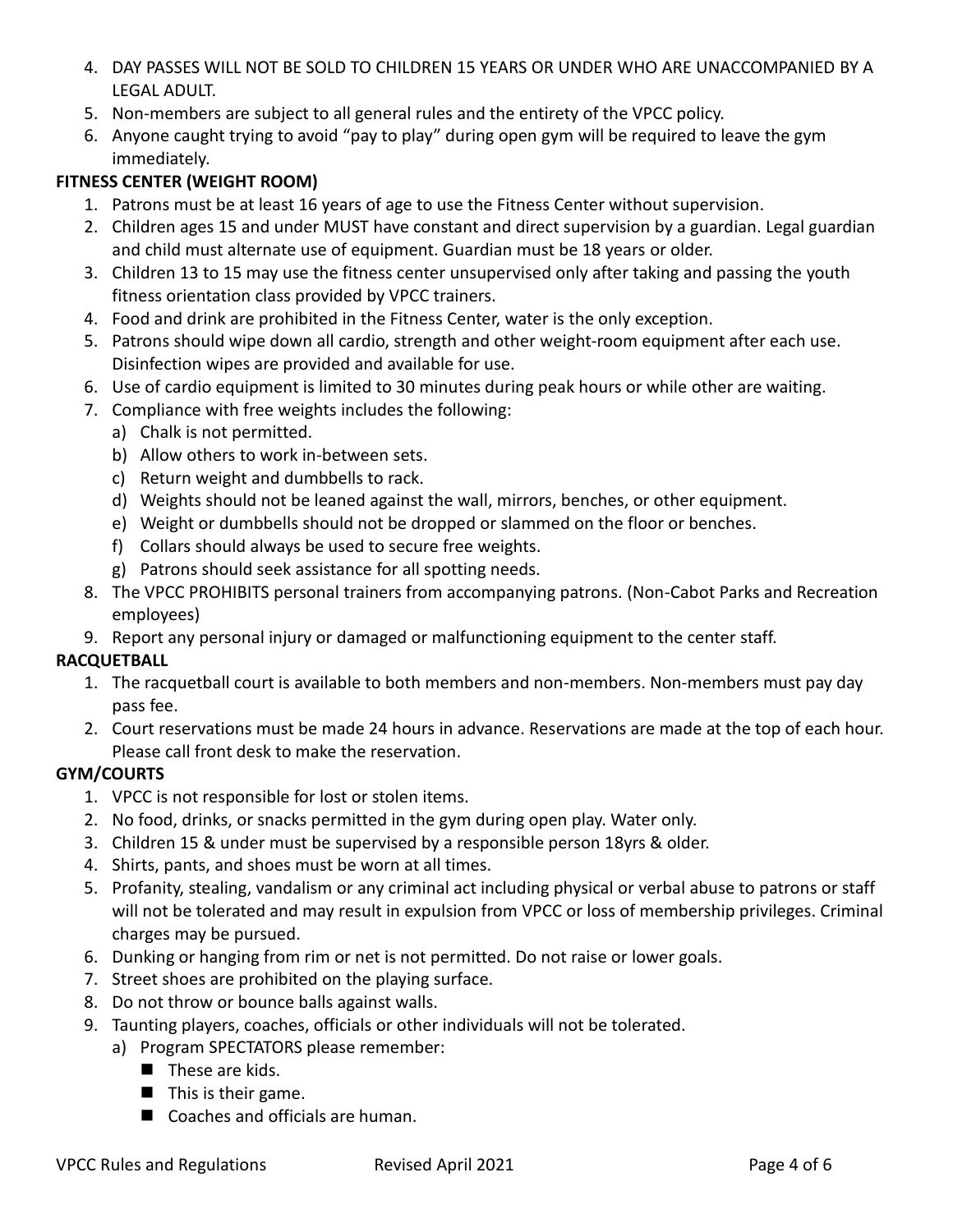- $\blacksquare$  This is for fun.
- Positive cheering is encouraged.
- Only players, coaches, and officials are allowed on playing surface.
- 10. The courts are shared between various programs. Please be respectful and courteous to other programs and their scheduled play times. Scheduled times are subject to change.
	- Cabot Parks & Rec events such as basketball, volleyball, classes, and rentals will have priority.
	- See front desk for pickle-ball and basketball pick up game schedule.

## **CARDIO/FITNESS CLASS ROOMS**

- 1. Fitness classes are included with VPCC membership or guess pass.
- 2. Children may participate in fitness classes as long as they can do so without creating a disturbance or increasing risk of injury to other class participants or themselves.
- 3. Classes with limited space require check-in with the front desk.

## **AQUATIC FACILITY**

- 1. LAP SWIMMING
	- a) During busy times of the day we ask that our members share swimming lanes and follow circular swimming rules: swimmers should swim complete lap (up and back) without stopping in the middle of the lane.
- 2. POOL AREA RULES
	- a) The health department requires proper swimsuits. Male suits must have liners, no underwear.
	- b) Please walk while in the pool area.
	- c) Long hair must be in a ponytail or covered with a swim cap.
	- d) All patrons must shower before entering the pool.
	- e) Only coastguard approved life jackets are allowed. No floaties or rings.
	- f) No diving.
	- g) Food & drinks are only allowed on deck during special events.
	- h) Please dispose of chewing gum in the proper receptacle before entering the pool area.
	- i) Rough horseplay is not allowed at any time.
	- j) Children 12 & under must be supervised by a supervisor 16 years and over. Children 5 and under must be accompanied by a parent in the water at all times regardless of swim ability.
	- k) Proper foot wear and attire must be worn coming in and out of pool area, including locker rooms, lobby and hallways.
	- l) Swim diapers are required for children who are not toilet trained.
- 3. THERAPY POOL: This pool is for therapeutic purposes only.
	- a) Adults 18 and over only.
	- b) Exceptions must present a doctor's note.
	- c) Pregnant women or bathers with a history of heart disease, diabetes or circulatory problems should not use this pool.
- 4. INFLATABLE
	- a) You may not use the inflatable if you have a history of back or neck problems, epilepsy, heart complaint, panic attacks, or are pregnant, unwell or under the influence of drugs or alcohol.
	- b) One person at a time on the first half of the inflatable.
	- c) No sharp objects on inflatable including: buckles, jewelry, hair clips, keys or eye glasses.
	- d) No food or drink on inflatable.
	- e) Enter water feet first.
	- f) No bodily contact with other patrons. No running, diving, flips or bombing off inflatable.

### **INDOOR WALKING TRACK**